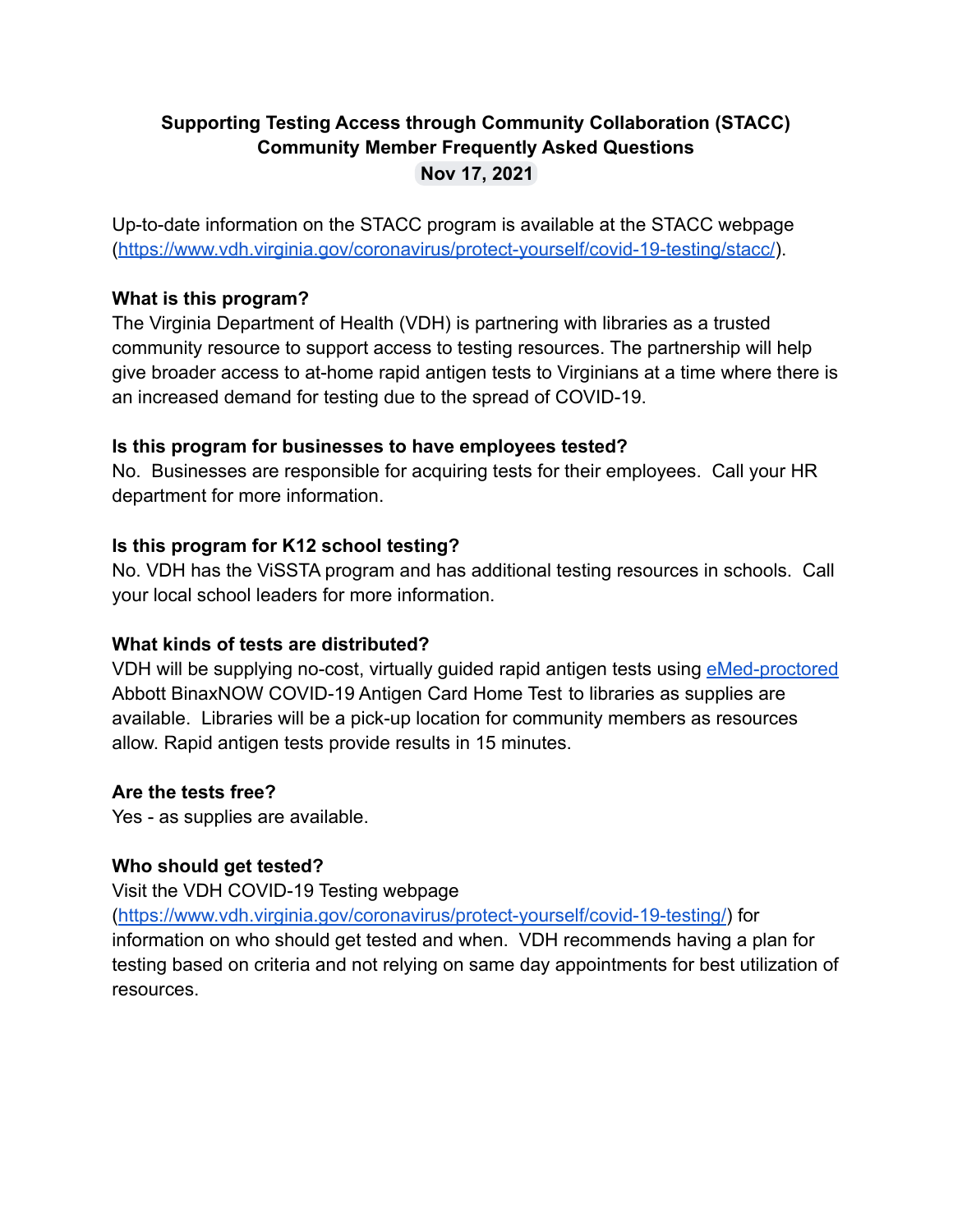## **How can I receive a test through a library?**

Individuals can request a free test kit from their local library by following the library's directions as supplies are available. Proof of residency is not required, and individuals will not be required to present a library card to access test kits.

## **Can I go to the library to get a test if I have symptoms?**

If you have symptoms, you should not go inside your library's building. Use your library's contactless distribution option or have someone pick up the test on your behalf. You should always wear a mask if you go to a library to pick up a test, regardless of whether you have symptoms. If you are ill, VDH recommends that you seek care from your healthcare provider.

## **Can I take the test at the library?**

Taking the test inside the library is not allowed because of the risk of exposing others to COVID-19 and biohazardous materials. Your library may have Wi-Fi in the parking lot that you could use for a virtual testing session outside of the library. Dispose of used kits in your home garbage.

## **How many tests can I take home?**

As supplies are available, VDH recommends taking the number of tests that you need, within your library's guidelines. If multiple people in your household need a COVID-19 test, we recommend taking a test for each person who needs one. You should have a plan to use the test kits you receive within two weeks to avoid wastage if they expire.

# **What equipment do I need to take the eMed-proctored BinaxNOW COVID-19 Antigen Card Home Tests?**

You will need the following:

- 1. an internet connection
- 2. an internet-enabled device (computer, mobile phone, or tablet) with a webcam or front-facing camera, microphone, speaker, and supported browser for the testing session
- 3. a valid photo ID to show the eMed telehealth proctor

If you do not have a strong internet connection at home, ask your library staff if Wi-Fi is available in the parking lot or if they have a Wi-Fi hotspot you could check out. Do not take the test within the library itself.

For information on supported browsers, go to

<https://www.emed.com/technical-requirements>. Valid forms of ID include driver's license,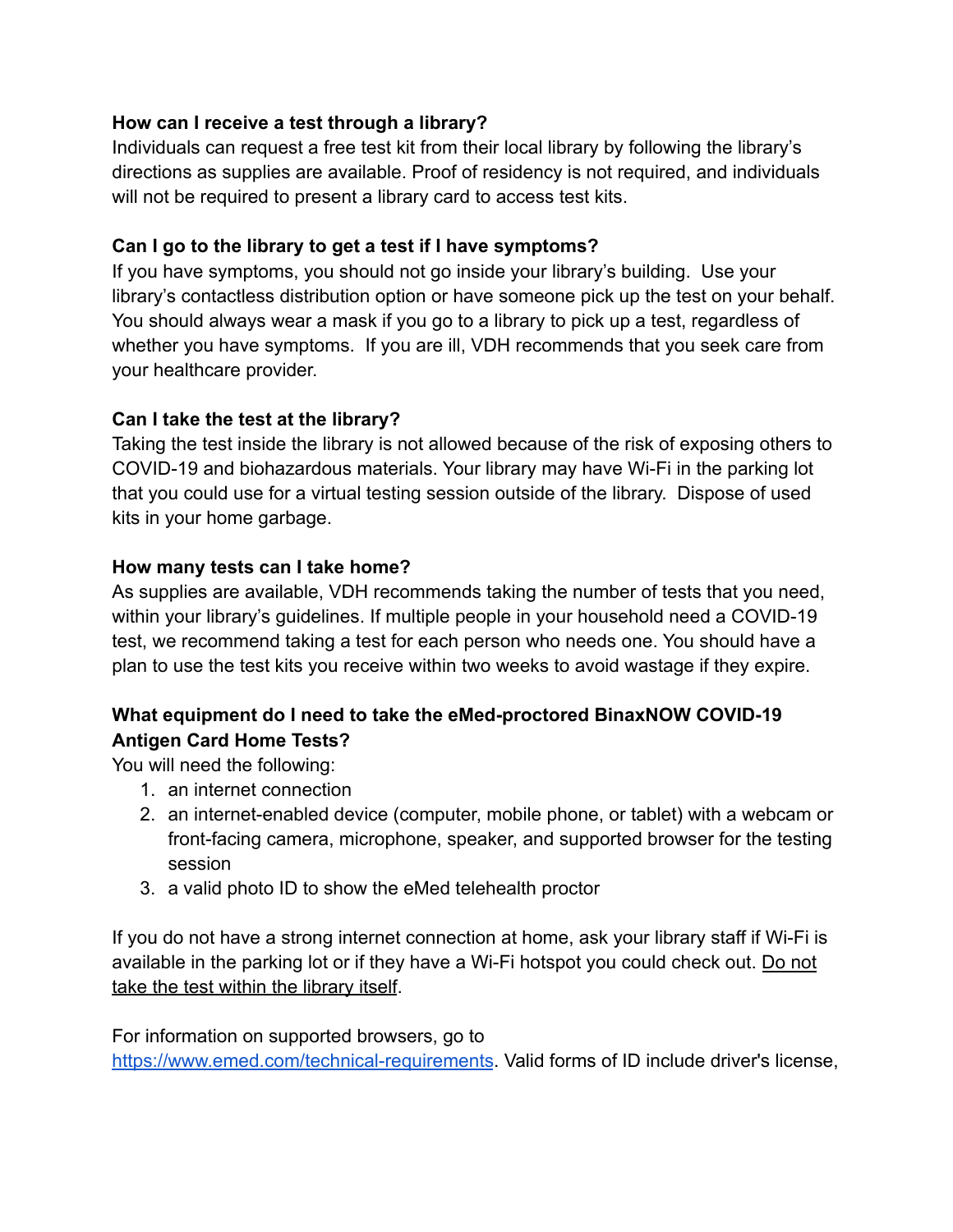passport, passport card, birth certificate, state-issued identification card, military ID card, and official school ID.

You will need to use your email address to create a NAVICA account prior to your virtual testing session. You can create an account by downloading the NAVICA app or online at <https://www.emed.com/app/login> by clicking on "I want to start testing" and then selecting "Create Navica Account." If you do not have an email address, a friend or family member can create a Managed Profile for you through the "Account and Settings" portion of the NAVICA app on their smartphone.

## **How does the test work?**

Once you log onto the eMed website by phone or computer, a trained and certified virtual agent, called a telehealth proctor, will help answer your questions and guide you in taking the test. There are proctors who speak English and Spanish. It is a self-swab of the nose and then testing that swab in a small card to get the results.

## **Can I take the test without a telehealth proctor?**

No. The Emergency Use Authorization from the FDA requires that you take the test only with the supervision of a telehealth proctor.

## **How soon after the rapid antigen test are results available?**

Results for the eMed BinaxNOW COVID-19 Antigen Card Home Test are available approximately 15 minutes after completion of the test. In addition to receiving results, you will also receive follow-up health care instructions and a digital health pass if your COVID-19 test is negative.

#### **Who should I contact with questions about taking the test?**

Do not contact library staff. If you need assistance with the test kit procedure, please call eMed Customer Support at (866) 955-1173.

# **What if the results of my test or my pass are not available within the NAVICA app or I want the results emailed instead?**

Do not contact library staff. Please call eMed Customer Support at (866) 955-1173.

## **What if my rapid antigen test is positive for COVID-19?**

If you test positive, you should immediately isolate yourself (stay away from others) and call your healthcare provider or your local health department ([https://www.vdh.virginia.gov/local-health-districts/\)](https://www.vdh.virginia.gov/local-health-districts/)